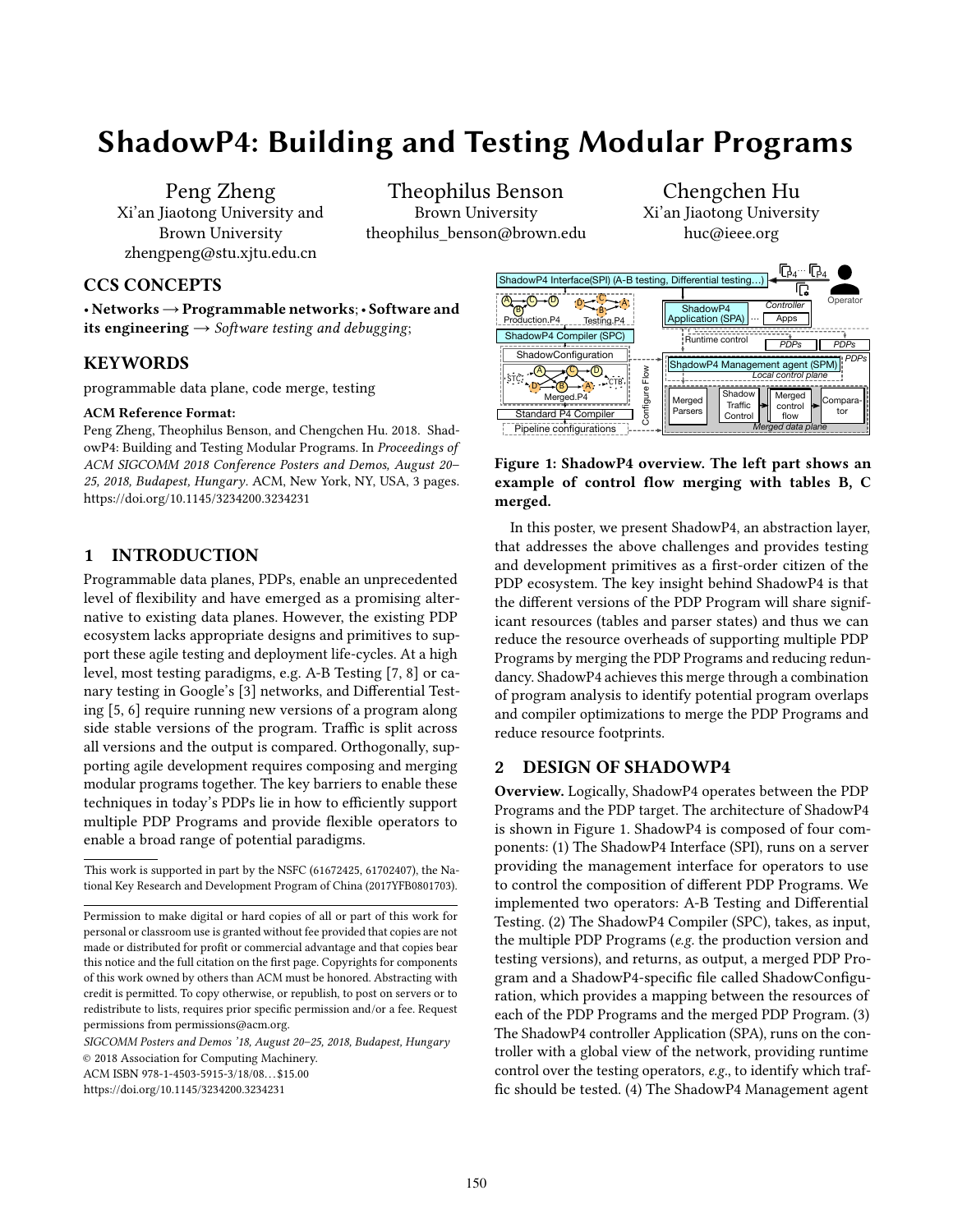SIGCOMM Posters and Demos '18, August 20–25, 2018, Budapest, Hungary P. Zheng, T. Benson and C. Hu

<span id="page-1-0"></span>

Figure 2: Parser merging Figure 3: Packet life-cycle in ShadowP4. for two testing operators.

(SPM), runs on the switch, intercepts messages between the control plane (controllers) and the merged PDP Program, and uses the ShadowConfiguration to determine how to appropriately modify the messages for each programs.

ShadowP4 Compiler. SPC merges PDP Programs in three stages. First, SPC merges multiple control flows of PDP Programs into single one with maximum resource overlap. Central to the SPC's design is the identification of the maximum data plane resources within all PDP Programs that can be "safely" merged while maintaining the semantics and dependencies of each PDP Program. The left part of Figure [1](#page-0-0) gives an example merge (Merged.P4) of two control flows (*Production.P4* and *Testing.P4*), where the tables  $(B)$  $(C)$  can be "safely" merged; however, tables  $(A)(B)$  can not because merging them will introduce a loop to the control flow. Given this information, SPC merges the PDP Programs by: (1) rewriting the table IDs to avoid conflicting IDs, (2) rewriting "GoTo" statements for all tables except the merged tables to reflect the new Table IDs, (3) for merged tables, SPC will the add appropriate branches, each as an independent "GoTo", to keep the dependency consistent with those before merging. Second, SPC merges the parsers of PDP Programs. As each parser is a finite state machine (FSM), we align the parsers' FSM and merge identical states. Figure [2](#page-1-0) presents an example of two parsers being merged, where the merged states are in pink. We introduce the SFlag state which specifies that packets with the SFlag, i.e., test packets, should parse the IPv6 header type, where as only packets without the SFlag, i.e., non-test packets, should be able to parse the VLAN header type. Third, SPC will add corresponding tables to support testing operators as shown below.

ShadowP4 operators. To support A-B Testing composition, SPC adds an extra table STC, or Shadow Traffic Control in Figure [1,](#page-0-0) which identifies a packet as either "test" or "production" traffic and adds a bit (ShadowBit) to the packet's metadata. The STC is the first table that all packets encounter and affixes the ShadowBit and also guides the packets along the appropriate pipeline. By populating STC tables, the network operators can specify which traffic or which percent of

traffic goes through the testing "pipeline". The Differential Testing operator is similar to the A-B Testing, using STC to management testing traffic. The key difference is that: the packets in A-B Testing either go to the production or the test instances. Whereas in the Differential Testing, the test packets must be copied and send through both programs. To do this, we leverage the recirculate primitive, which recirculates a packet for processing in the pipeline. The packet life-cycle is shown in Figure [3.](#page-1-0) To support comparator, SPC adds (1) one output record table (ORT) to the end of each pipeline to copy the outputs of each version to the pre-defined metadata, and (2) comparator table (CTB) to the end of the merged pipeline to compare the outputs. The fields to be recorded and compared can be configured to various types by operators through SPI, for example, either 16-bits or multiple 32-bits of packet header or metadata. CTB will report a message along with the packet to controller if the outputs are not equal. To tackle overheads of recirculating packets, the operators can reduce the number of packets sampled to achieve an acceptable threshold.

### 3 IMPLEMENTATION AND EVALUATION

Implementation: We developed ShadowP4 based on the high-level intermediate representations (HLIR) of P4 programs and it merges them into one program. Merging the HLIR allows us to operate at a platform independent level while maintaining the complete semantics of the P4 language.

Testing Demo: We demonstrate the use of several ShadowP4 operators work for network testing on the Bmv2 [\[1\]](#page-2-6) switch. For A-B Testing, we first provide two P4 programs and indicate the testing version to SPI. Then, we evaluate the merged program from SPC on a single P4 switch Bmv2. At runtime, we will configure the proportion for testing. We will, also, demo how to leverage Differential Testing to test the routing behavior of two different routing applications. To demo this, we will provide two identical P4 router programs to the SPI and set the comparator to record and compare the next-hop (32 bits) fields of the testing packets. At runtime, we control the routing tables of the two programs with two different routing applications and demonstrate differences as captured and exposed to the end user by the SPA.

Performance Overheads: We evaluated the performance of ShadowP4 on Bmv2 and hardware ONetSwitch [\[4\]](#page-2-7), using various real P4 programs including L2 Switch, Router, VLAN [\[2\]](#page-2-8). Due to space limitation, next we summarize our findings: we observed that in the software switch (Bmv2), the throughput decreased by less than 1.5% and the delay penalty was less than 3%. For the hardware switch (ONetSwitch), we observed that both throughput and delay were degraded by less than 1%.